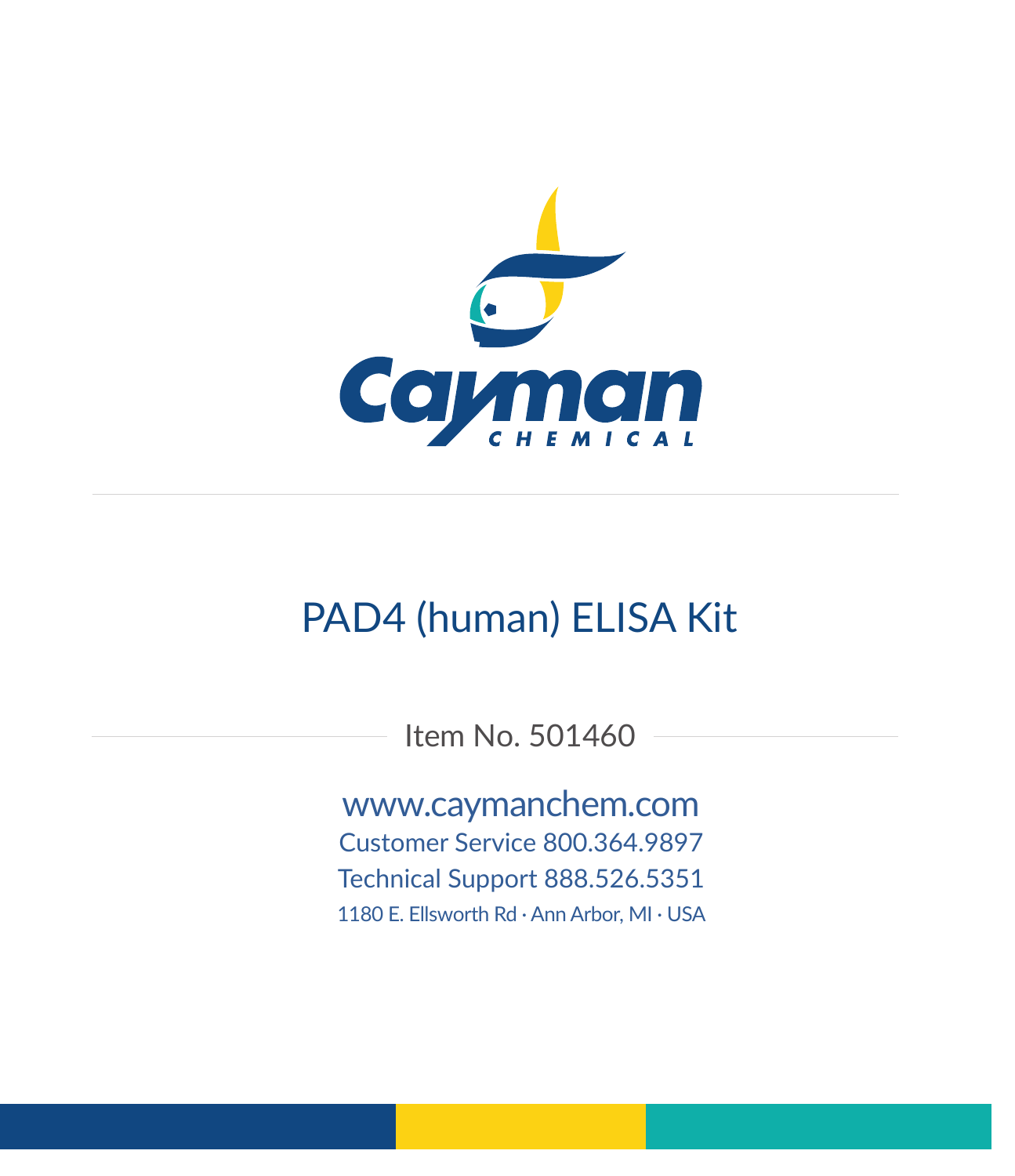# **TABLE OF CONTENTS**

| <b>GENERAL INFORMATION</b> |   | 3 Materials Supplied                     |
|----------------------------|---|------------------------------------------|
|                            | 3 | <b>Safety Data</b>                       |
|                            | 4 | <b>Precautions</b>                       |
|                            |   | 4 If You Have Problems                   |
|                            |   | 4 Storage and Stability                  |
|                            | 4 | <b>Materials Needed but Not Supplied</b> |
| <b>INTRODUCTION</b>        | 5 | Background                               |

- **5 About This Assay**
- **6 Principle of the Assay**
- **7 Definition of Key Terms**

#### **PRE-ASSAY PREPARATION 8 Buffer Preparation**

- 
- **8 Sample Preparation**
- **9 Sample Matrix Properties**
- **ASSAY PROTOCOL 14 Preparation of Assay-Specific Reagents**
	- **16 Plate Set Up**
	- **17 Performing the Assay**
	- **ANALYSIS 19 Calculations**
		- **20 Performance Characteristics**
	- **RESOURCES 23 Troubleshooting**
		- **25 Plate Template**
		- **26 References**
		- **27 Notes**
		- **27 Warranty and Limitation of Remedy**

# **GENERAL INFORMATION**

# **Materials Supplied**

| <b>Item Number</b> | <b>Item</b>                            | 96 wells<br><b>Quantity/Size</b> |
|--------------------|----------------------------------------|----------------------------------|
| 401462             | Anti-PAD4 (human) ELISA Strip Plate    | 1 plate                          |
| 401461             | Anti-PAD4 (human) HRP Conjugate        | $1$ vial/ $1.5$ ml               |
| 401464             | PAD4 (human) ELISA Standard            | 2 vials                          |
| 400054             | Immunoassay Buffer B Concentrate (10X) | $1$ vial/ $10$ ml                |
| 400062             | Wash Buffer Concentrate (400X)         | $1$ vial/ $5$ ml                 |
| 400035             | Polysorbate 20                         | $1$ vial/ $3$ ml                 |
| 400074             | TMB Substrate Solution                 | $1$ vial/ $12$ ml                |
| 10011355           | <b>HRP Stop Solution</b>               | $1$ vial/ $12$ ml                |
| 400012             | 96-Well Cover Sheet                    | 1 cover                          |

If any of the items listed above are damaged or missing, please contact our Customer Service department at (800) 364-9897 or (734) 971-3335. We cannot accept any returns without prior authorization.



! **WARNING:** THIS PRODUCT IS FOR RESEARCH ONLY - NOT FOR HUMAN OR VETERINARY DIAGNOSTIC OR THERAPEUTIC USE.

# **Safety Data**

This material should be considered hazardous until further information becomes available. Do not ingest, inhale, get in eyes, on skin, or on clothing. Wash thoroughly after handling. Before use, the user must review the complete Safety Data Sheet, which has been sent *via* email to your institution.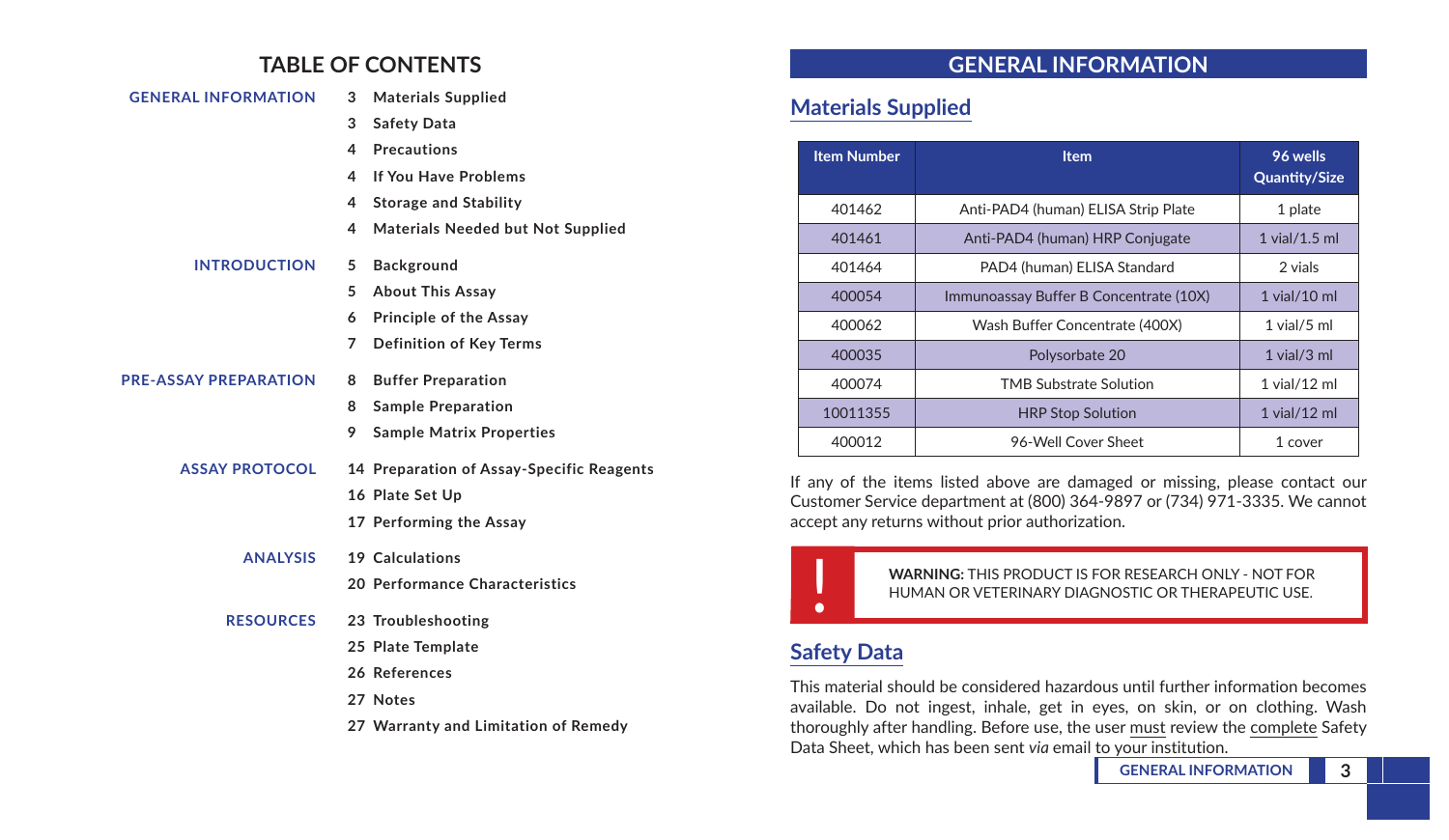### **Precautions**

#### **Please read these instructions carefully before beginning this assay.**

The reagents in this kit have been tested and formulated to work exclusively with Cayman's PAD4 (human) ELISA Kit. This kit may not perform as described if any reagent or procedure is replaced or modified. The Stop Solution provided with this kit is an acid solution. Please wear appropriate personal protection equipment (*e.g.*, safety glasses, gloves, and lab-coat) when using this material.

# **If You Have Problems**

#### **Technical Service Contact Information**

| Phone: | 888-526-5351 (USA and Canada only) or 734-975-3888 |
|--------|----------------------------------------------------|
| Fax:   | 734-971-3640                                       |
| Email: | techserv@caymanchem.com                            |
|        |                                                    |

In order for our staff to assist you quickly and efficiently, please be ready to supply the batch number of the kit (found on the outside of the box).

# **Storage and Stability**

This kit will perform as specified if stored at -20°C and used before the expiration date indicated on the outside of the box.

# **Materials Needed But Not Supplied**

- 1. A plate reader capable of measuring absorbance at 450 nm.
- 2. Adjustable pipettes and a repeating pipettor.
- 3. An orbital microplate shaker.
- 4. A source of pure water; glass distilled or HPLC-grade water is acceptable. *NOTE: Ultra Pure water is available for purchase from Cayman (Item No. 400000)*

## **INTRODUCTION**

## **Background**

Protein arginine deiminase 4 (PAD4) catalyzes the conversion of arginine residues to citrulline within cellular protein substrates, resulting in the loss of a positive charge, which can alter protein structure and/or function.<sup>1</sup> It is expressed in neutrophils, as well as a variety of tissues, including the brain, liver, lung, and kidney.1-3 PAD4 has a key role in NETosis, a lytic form of cell death characterized by the release of neutrophil extracellular traps (NETs).<sup>1</sup> Upon neutrophil activation, PAD4 translocates to the nucleus where it citrullinates histones, initiating chromatin decondensation and the release of NETs. $2,4,5$  Neutrophils isolated from *Pad4-/-* mice exhibit decreased citrullination of histone H3 under both basal and LPS-stimulated conditions and are defective for NET formation in response to stimulation with LPS, phorbol 12-myristate 13-acetate (PMA), or hydrogen peroxide.4 Citrullination of PAD4 targets contributes to disease progression and the generation of autoantibodies in patients with autoimmune diseases, including rheumatoid arthritis, Hashimoto's encephalopathy, and multiple sclerosis.<sup>6-8</sup> Additionally, PAD4 autoantibodies isolated from the serum of patients with rheumatoid arthritis are associated with disease severity.<sup>9</sup>

# **About This Assay**

Cayman's PAD4 (human) ELISA Kit is a sandwich assay that can be used to measure PAD4 in tissue culture medium, cell lysates, plasma, and serum. The standard curve spans the range of 0.16-10 ng/ml. *NOTE: Rheumatoid factor in samples can give false positives and therefore should be removed from all samples before testing in the assay.<sup>8</sup>*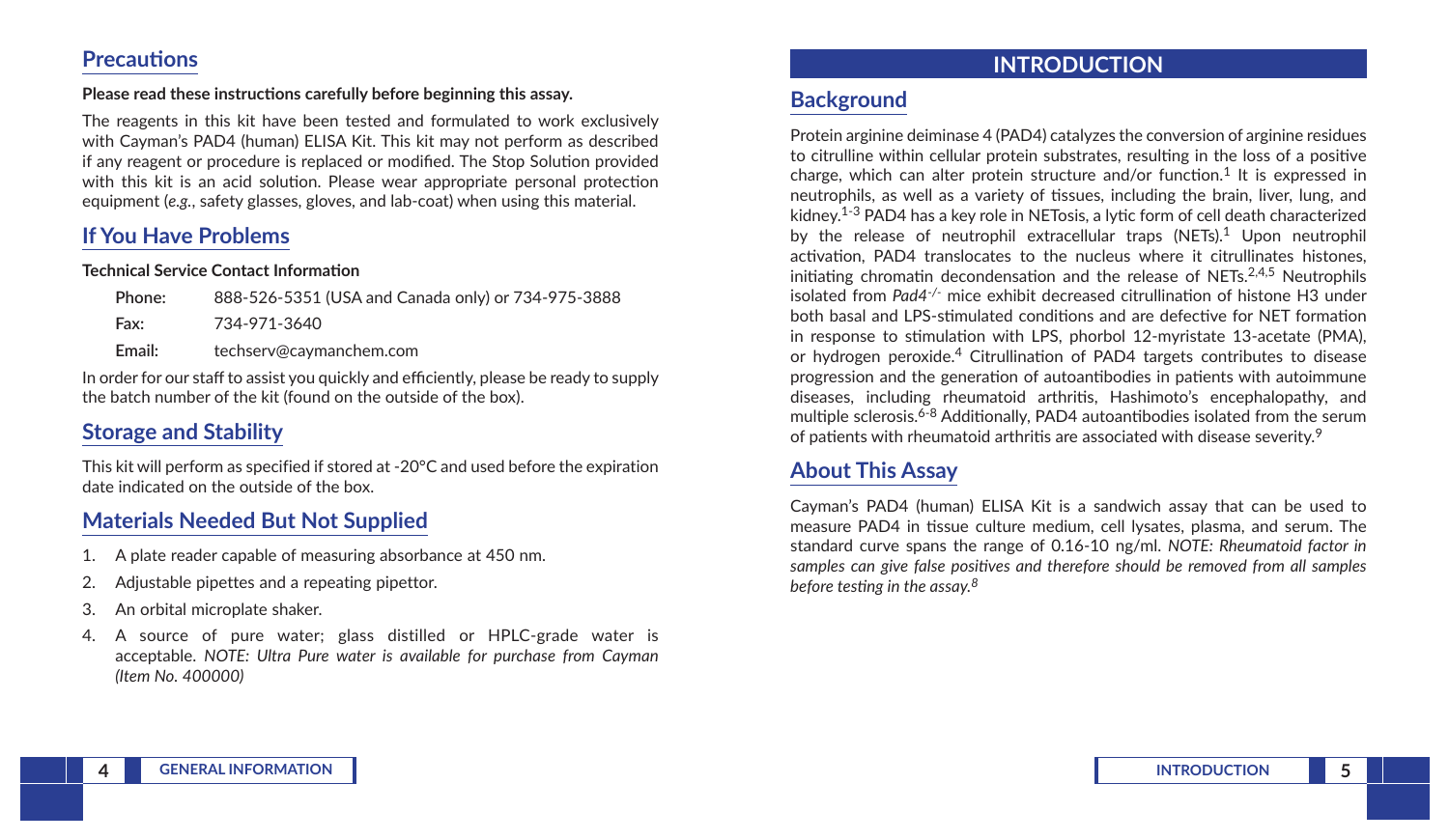# **Principle of the Assay**

This sandwich assay is based on a double-antibody 'sandwich' technique. Each well of the microwell plate supplied with the kit has been coated with a monoclonal antibody specific for PAD4. This antibody will bind any PAD4 introduced into the well. A second, monoclonal antibody also recognizing PAD4 (Antibody/HRP Conjugate) is added to the well. This allows the two antibodies to form a 'sandwich', each binding a different epitope on PAD4. The 'sandwiches' are immobilized on the plate so the excess reagents may be washed away. The Antibody/HRP Conjugate is labeled with HRP, allowing quantitation of the PAD4. Addition of HRP Substrate TMB, followed by Stop Solution produces a yellow colored product which can be measured spectrophotometrically. The intensity of the color is directly proportional to the amount of bound Antibody/HRP Conjugate, which is proportional to the concentration of PAD4.

**Absorbance** ∝ **[Anti-PAD4/HRP]** ∝ **[PAD4]**

A schematic of this process is shown below in Figure 1.



## **Definition of Key Terms**

**Lower Limit of Quantification (LLOQ):** is defined as the lowest standard concentration in which absorbance (450 nm) - (1.64 x S.D.) is higher than the blank value of absorbance  $(450 \text{ nm}) + (1.64 \times S.D.).$ 

**Lower Limit of Detection (LLOD):** the smallest measure that can be detected with reasonable certainty for a given analytical procedure. The LLOD is defined as a point two standard deviations away from the mean zero value.

**Dynamic Range:** the range in which the analyte is reliably quantifiable.

**Standard Curve:** a plot of the absorbance values *versus* concentration of a series of wells containing various known amounts of analyte.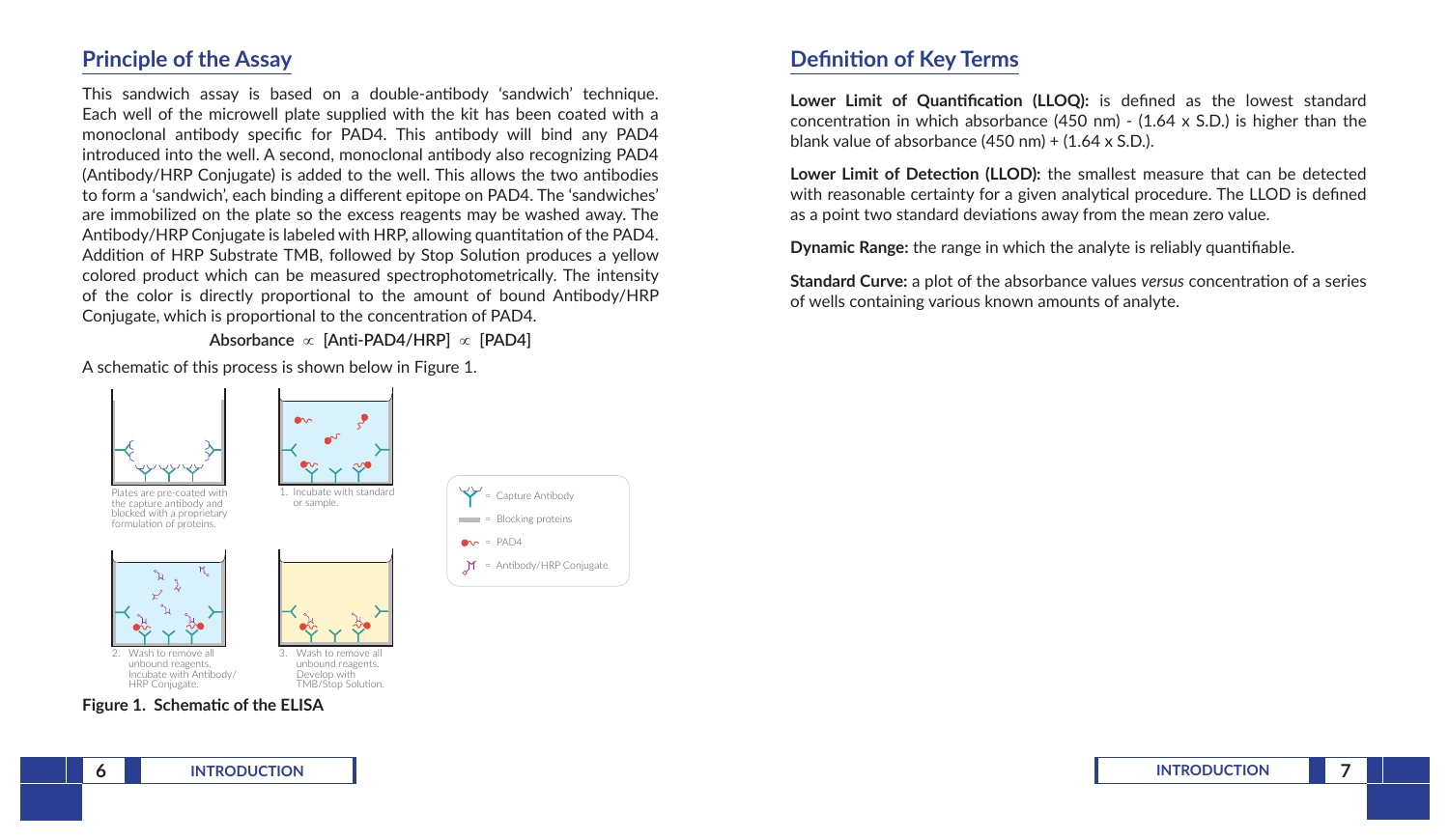### **PRE-ASSAY PREPARATION**

## **Buffer Preparation**

*Store all diluted buffers at 4°C; they should be stable for two months.*

#### **1. Immunoassay Buffer B Preparation**

Dilute the contents of one vial of Immunoassay Buffer B Concentrate (10X) (Item No. 400054) with 90 ml of water. *NOTE: It is normal for the concentrated buffer to contain crystalline salts after thawing. These will completely dissolve upon dilution with water.*

#### **2. Wash Buffer Preparation**

Dilute the contents of the vial of Wash Buffer Concentrate (400X) (Item No. 400062) to a total volume of 2 L with water and add 1 ml of Polysorbate 20 (Item No. 400035). *NOTE: Polysorbate 20 is a viscous liquid and cannot be measured by a regular pipette. A positive displacement pipette or a syringe should be used to deliver small quantities accurately.* 

### **Sample Preparation**

#### **Sample Collection**

In general, human serum and plasma can be used directly in the assay following dilution in Immunoassay Buffer B. All human serum and plasma samples MUST be diluted at least 1:2 with 1X Immunoassay Buffer B prior to use in this assay. Cell lysates should be diluted at least 1:4 in 1X Immunoassay Buffer B, and cell supernatants should be diluted at least 1:2 in 1X Immunoassay Buffer B. A minimum volume of 200 µl of each diluted sample is needed to run the samples in duplicate in the assay. Dilutions should be performed in polypropylene tubes. *NOTE: Samples should be used as soon after collection and processing as possible. Long term storage and freeze-thaw cycles will likely result in lower PAD4 values.* 

## **Sample Matrix Properties**

#### **Linearity**

Human plasma (EDTA), human serum, and unstimulated neutrophil lysate samples were checked at multiple dilutions using the PAD4 (human) ELISA Kit. Human plasma and human serum were spiked with 10 ng/ml of PAD4 (human) ELISA Standard. The results are shown in the tables below.

| <b>Dilution</b> | <b>Concentration</b><br>(ng/ml) | <b>Dilution Linearity</b><br>(%) |
|-----------------|---------------------------------|----------------------------------|
| 2               | 9.6                             | 100                              |
|                 | 10.2                            | 106.1                            |
| 8               | 9.9                             | 103.4                            |
| 16              | 9.4                             | 98                               |

**Table 1. Dilutional linearity of spiked human serum in the PAD4 (human) ELISA Kit**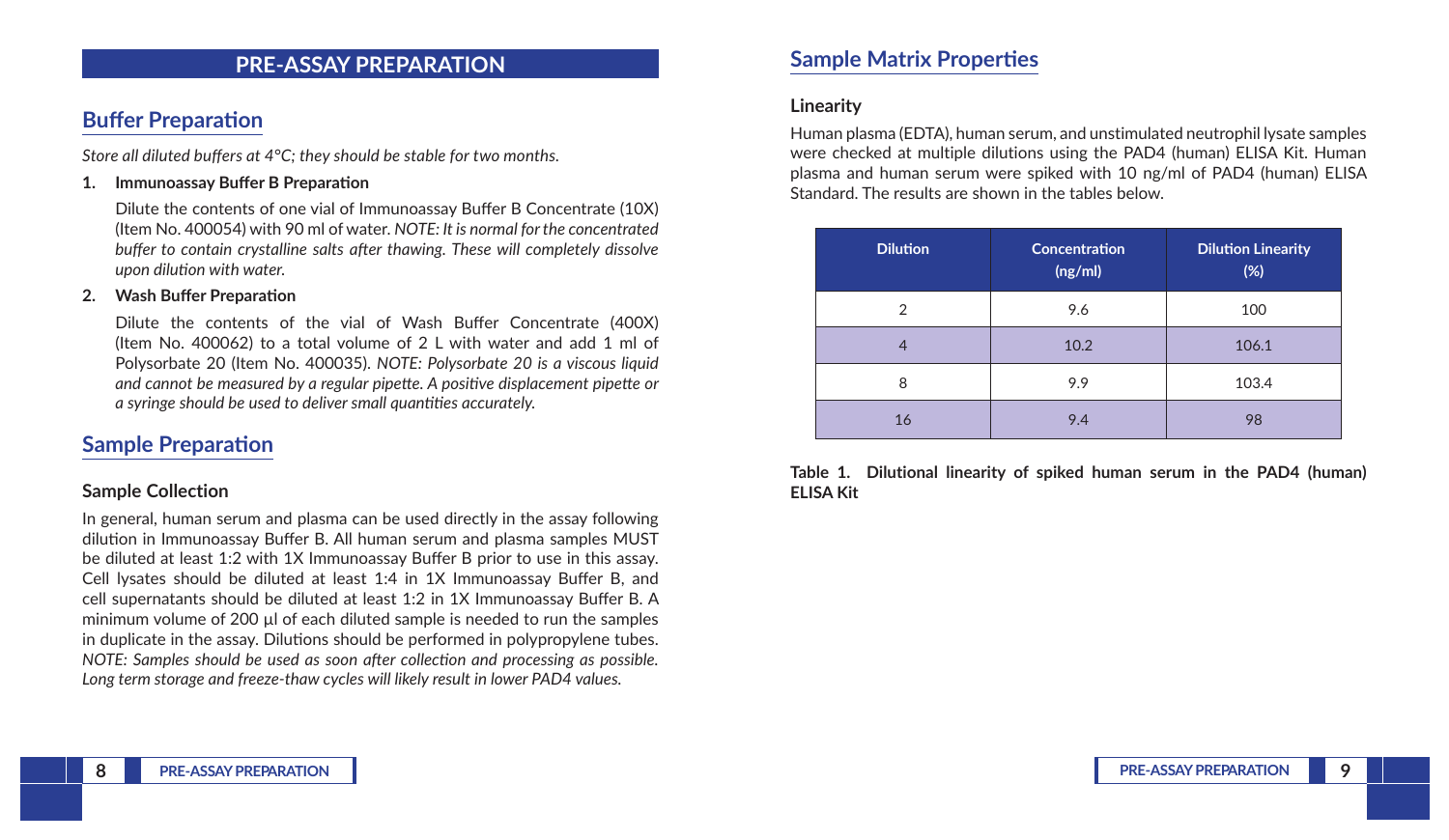| <b>Dilution</b> | <b>Concentration</b><br>(ng/ml) | <b>Dilution Linearity</b><br>(%) |
|-----------------|---------------------------------|----------------------------------|
| $\overline{2}$  | 10.3                            | 100                              |
| 4               | 10.9                            | 105.4                            |
| 8               | 11.2                            | 108.5                            |
| 16              | 9.9                             | 95.9                             |

**Table 2. Dilutional linearity of spiked human plasma in the PAD4 (human) ELISA Kit**

| <b>Dilution</b> | <b>Concentration</b><br>(ng/ml) | <b>Dilution Linearity</b><br>(%) |
|-----------------|---------------------------------|----------------------------------|
| 2               | 7.79                            | 100                              |
|                 | 7.02                            | 90.1                             |
| 8               | 6.94                            | 89.1                             |
| 16              | 5.42                            | 69.5                             |

**Table 3. Dilutional linearity of supernatant from A-23187-stimulated neutrophils in the PAD4 (human) ELISA Kit**

### **Spike and Recovery**

Human plasma and human serum were spiked with PAD4, diluted as described in the **Sample Preparation** section and analyzed using the PAD4 (human) ELISA Kit. The results are shown below. The error bars represent standard deviations obtained from multiple dilutions of each sample.

| <b>Sample</b> | PAD4 Spiked into Matrix (ng/ml) | % Recovery |
|---------------|---------------------------------|------------|
| Human Serum   | 10                              | 98.6       |
|               | 8                               | 102.4      |
|               | $\overline{4}$                  | 104.2      |
|               | $\overline{2}$                  | 104.2      |
| Human Plasma  | 10                              | 91.7       |
|               | 8                               | 95.4       |
|               | $\overline{4}$                  | 99.4       |
|               | $\overline{2}$                  | 95.6       |

**Table 4. Spike and recovery data in human serum and human plasma**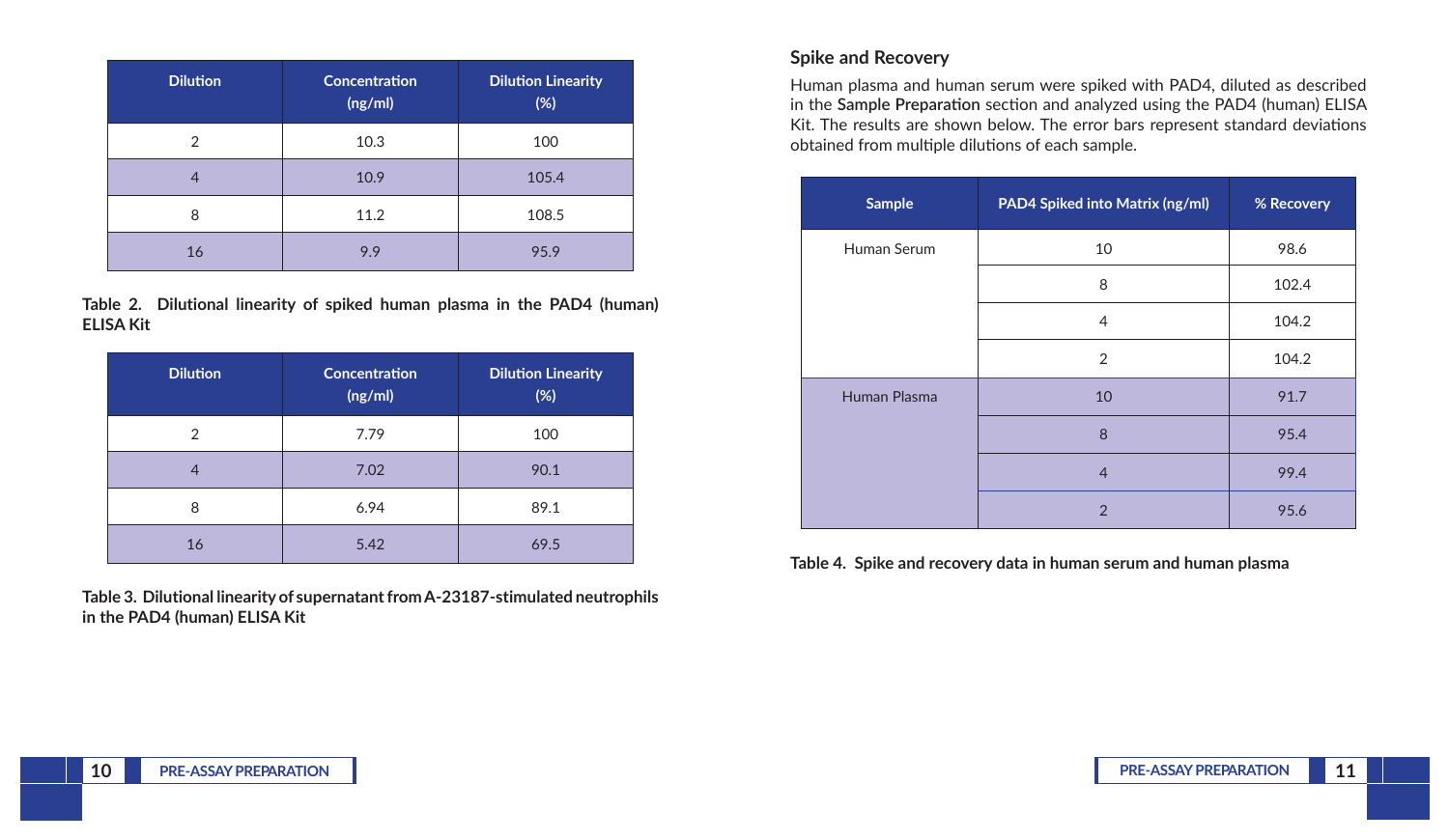

**Figure 2. Spike and recovery of PAD4 from human plasma and human serum**

### **Parallelism**

To assess parallelism, human plasma, human serum, and neutrophil lysate were checked at multiple dilutions by the PAD4 (human) ELISA Kit. Concentrations were plotted as a function of the sample dilution. The results are shown below. Parallelism of the curves demonstrates that the protein binding characteristics are similar enough to allow the accurate determination of protein levels in diluted human plasma, human serum, and neutrophil lysate and supernatant samples.



**Figure 3. Parallelism of sample matrices in the PAD4 (human) ELISA Kit**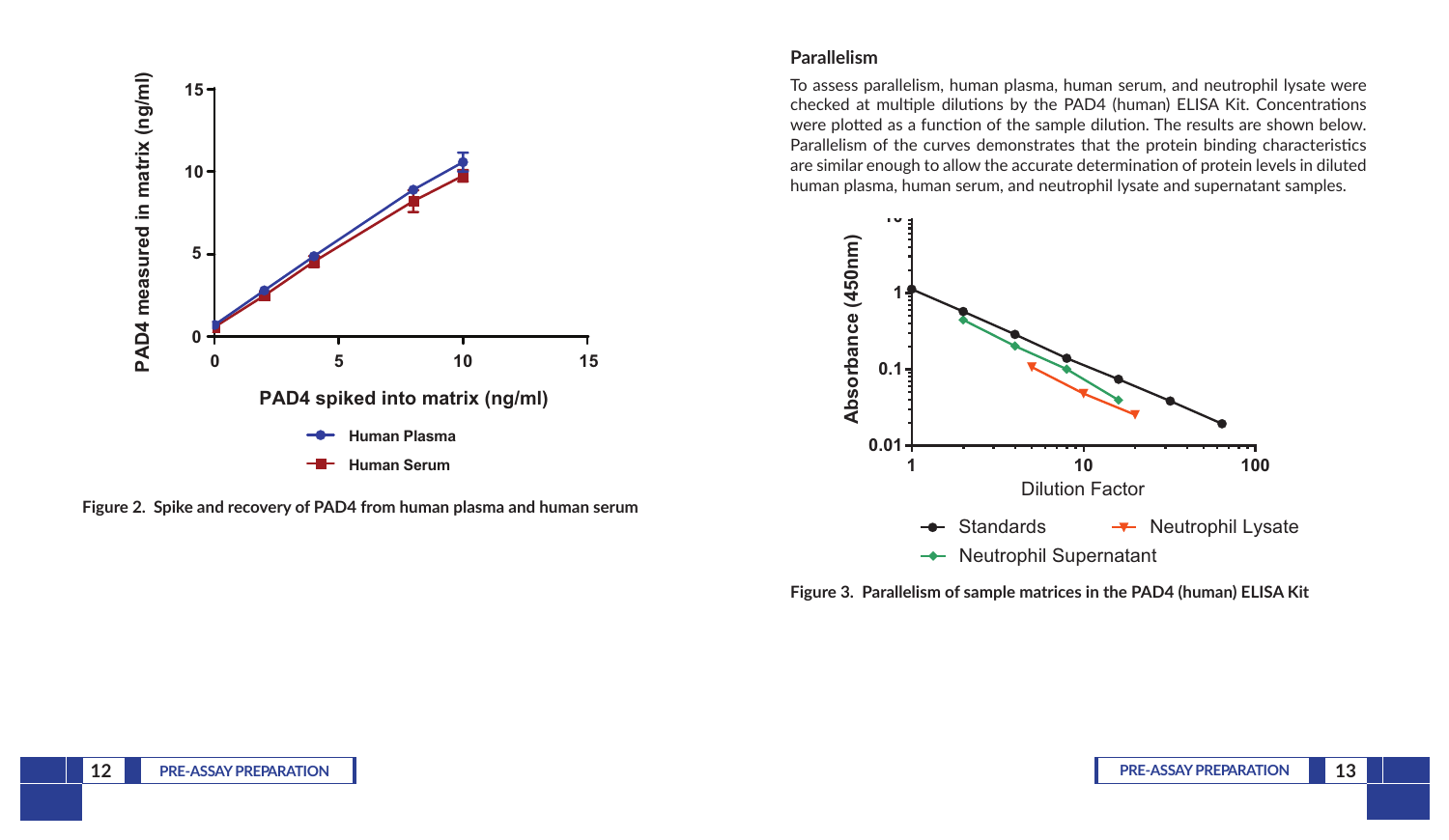### **ASSAY PROTOCOL**

## **Preparation of Assay-Specific Reagents**

### **PAD4 (human) ELISA Standard**

Reconstitute the lyophilized PAD4 (human) ELISA Standard (Item No. 401464) with 1 ml of Immunoassay Buffer B. Mix gently. The concentration of this solution (the bulk Standard) is 1  $\mu$ g/ml. Perform all subsequent dilutions of the PAD4 standard in polypropylene tubes, **do not use glass**.

To prepare the Standard for use in the ELISA: Dilute 100 µl of bulk Standard (1 µg/ml) into 900 µl Immunoassay Buffer B. This gives a working Standard solution with a concentration of 100 ng/ml. Obtain eight clean (polypropylene) test tubes and label them #1 through #8. Aliquot 900 µl Immunoassay Buffer B to tube #1 and 400 µl Immunoassay Buffer B to tubes #2-8. Transfer 100 µl of the working Standard solution (100 ng/ml) to tube #1 and mix thoroughly. The concentration of this Standard, the first point on the standard curve, will be 10 ng/ml. Serially dilute the standard by removing 400 µl from tube #1 and placing it in tube #2; mix thoroughly. Repeat this process for tubes #3-7. Do not add any PAD4 to tube #8. This tube is the background control . Do not store reconstituted bulk standard or diluted standard curve.



#### **Figure 4. Preparation of the PAD4 Standards**

### **Anti-PAD4 (human) HRP Conjugate**

This reagent is supplied as a concentrated (10X) stock solution of a mouse anti-PAD4 (human) monoclonal antibody conjugated to HRP. On the day of the assay, thaw the reagent (Item No. 401461) at room temperature.

For a full plate, dilute 1.2 ml of HRP Conjugate into 10.8 ml of 1X Immunoassay Buffer B (Item No. 400054); for a half plate, dilute 0.6 ml of HRP Conjugate into 5.4 ml of 1X Immunoassay Buffer B. Do not prepare diluted HRP Conjugate until immediately before use. Store unused Anti-PAD4 (human) HRP Conjugate at 4°C, for up to two months.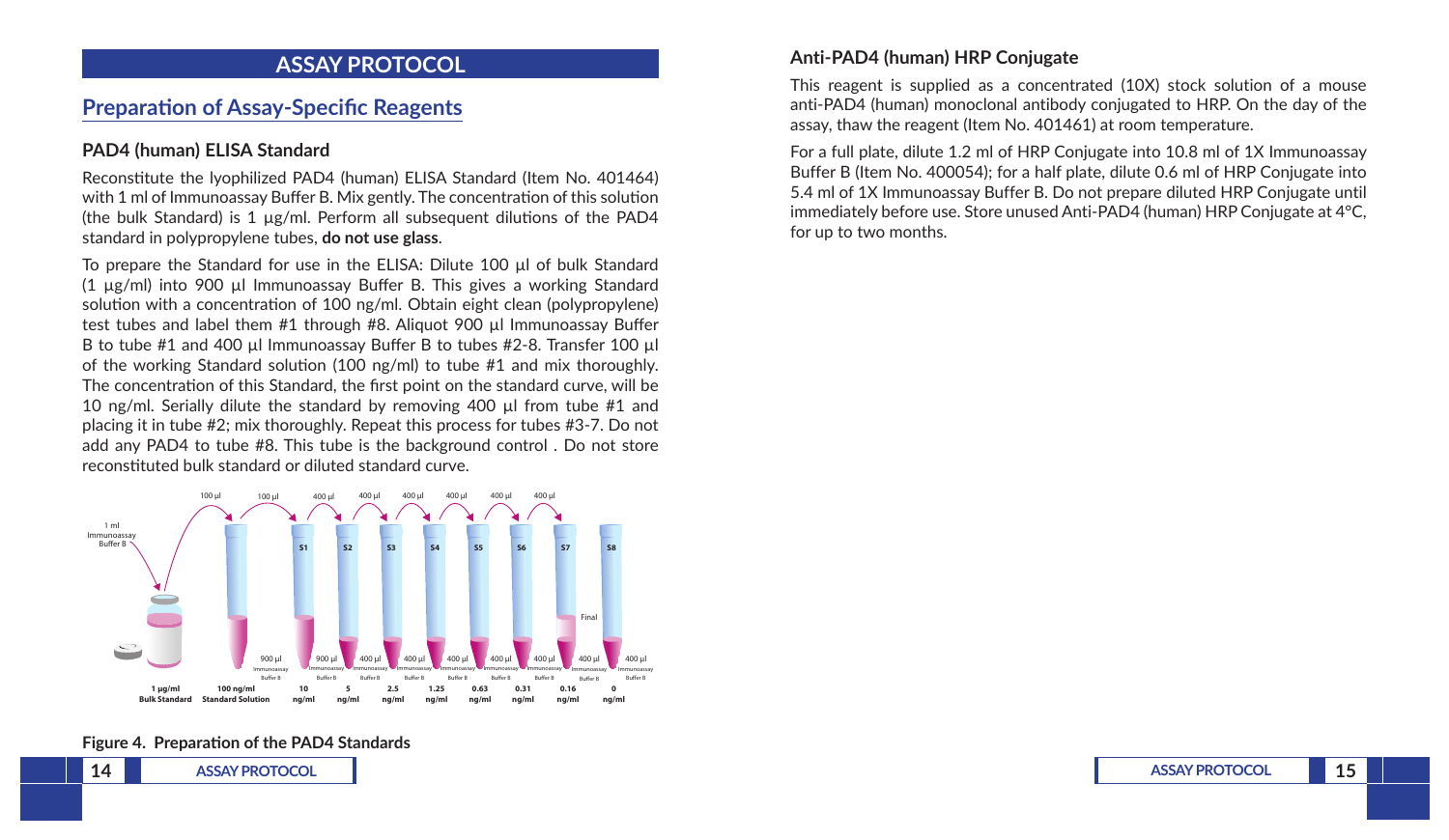# **Plate Set Up**

The 96-well plate(s) included with this kit is supplied ready to use. It is not necessary to rinse the plate(s) prior to adding the reagents. *NOTE: If you do not need to use all of the strips at once, place the unused strips back in the plate packet and store at 4°C. Be sure the packet is sealed with the desiccant inside.* 

Each plate or set of strips must contain an eight point standard curve run in duplicate. *NOTE: Each assay must contain this minimum configuration in order to ensure accurate and reproducible results.* Each sample should be assayed at a minimum of two dilutions and each dilution should be assayed in duplicate. For statistical purposes, we recommend assaying samples in triplicate.

A suggested plate format is shown in Figure 5, below. The user may vary the location and type of wells present as necessary for each particular experiment. We suggest you record the contents of each well on the template sheet provided (see page 25).



**Figure 5. Sample plate format**

# **Performing the Assay**

#### **Pipetting Hints**

- Use different tips to pipette each reagent.
- Before pipetting each reagent, equilibrate the pipette tip in that reagent (*i.e.*, slowly fill the tip and gently expel the contents, repeat several times).
- Do not expose the pipette tip to the reagent(s) already in the well(s).

### **Addition of Standards and Samples and First Incubation**

- 1. Add 100 μl of the PAD4 (human) ELISA Standards or samples into the appropriate wells on the plate. Each sample should be assayed in duplicate, triplicate recommended.
- 2. Cover the plate with the 96-Well Cover Sheet (Item No. 400012) and incubate for two hours at room temperature on an orbital shaker.

### **Addition of Anti-PAD4 HRP Conjugate and Second Incubation**

- 1. Empty the wells and rinse five times with 1X Wash Buffer. Each well should be completely filled with 1X Wash Buffer during each wash. Invert the plate between wash steps to empty the fluid from the wells. After the last wash, gently tap the inverted plate on absorbent paper to remove the residual 1X Wash Buffer.
- 2. Prepare a 1X working solution of the Anti-PAD4 (human) HRP Conjugate (Item No. 401461).
- 3. Add 100 μl of the Anti-PAD4 (human) HRP Conjugate working solution to each well of the plate, except blank wells.
- 4. Cover the plate with the 96-Well Cover Sheet and incubate for one hour at room temperature on an orbital shaker.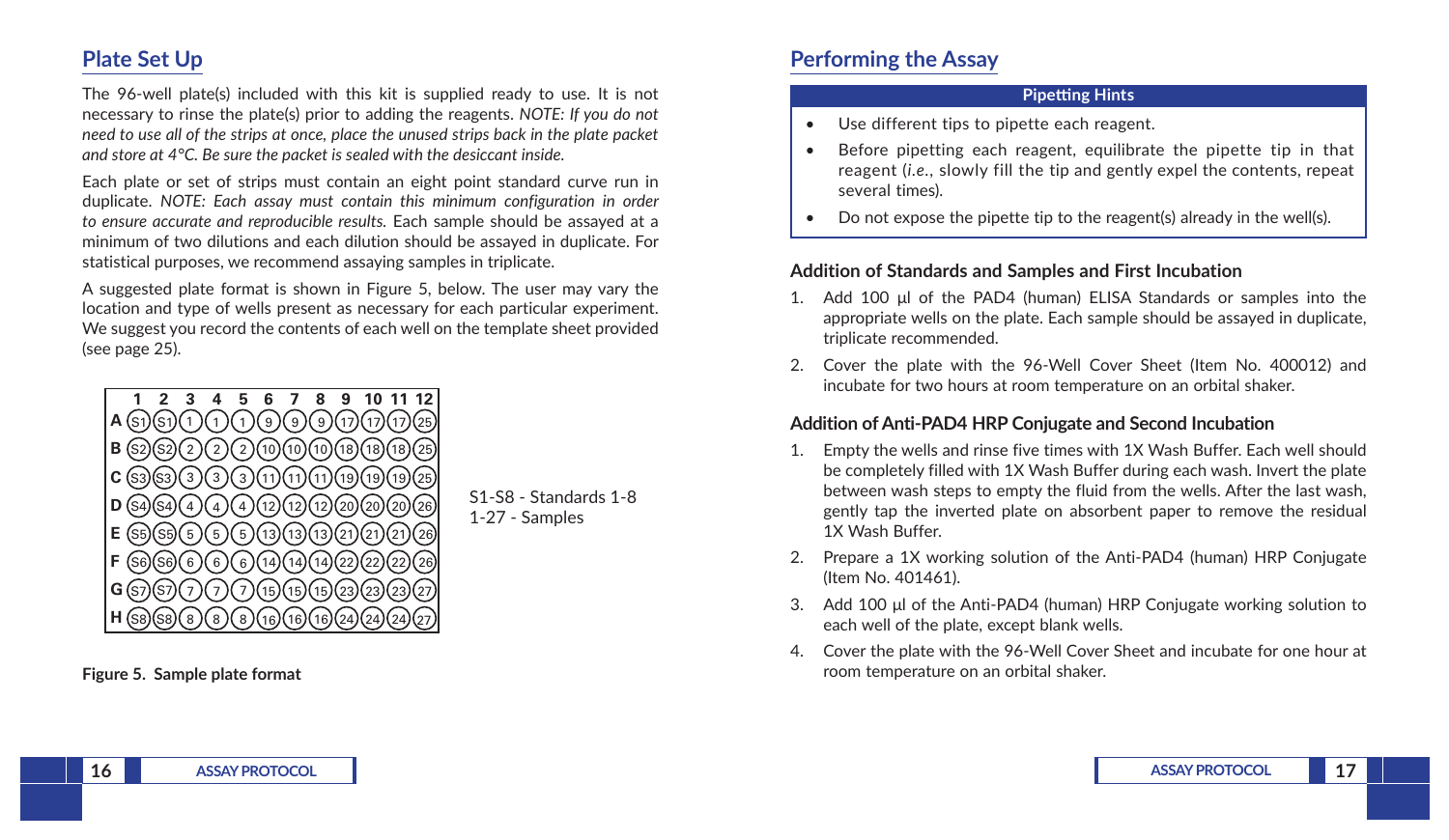#### **Development of the Plate**

- 1. Empty the wells and rinse five times with 1X Wash Buffer. Each well should be completely filled with 1X Wash Buffer during each wash. Invert the plate between wash steps to empty the fluid from the wells. After the last wash, gently tap the inverted plate on absorbent paper to remove the residual 1X Wash Buffer.
- 2. Add 100 μl of TMB Substrate Solution (Item No. 400074) to each well of the plate.
- 3. Cover the plate with the 96-Well Cover Sheet and incubate for 30 minutes at room temperature on an orbital shaker.
- 4. DO NOT WASH THE PLATE. Add 100 μl of HRP Stop Solution (Item No. 10011355) to each well of the plate. Blue wells should turn yellow. *NOTE: The stop solution in this kit contains an acid. Wear appropriate protection and use caution when handling this solution.*

### **Reading the Plate**

- 1. Wipe the bottom of the plate with a clean tissue to remove fingerprints, dirt, etc.
- 2. Read the plate at a wavelength of 450 nm.

## **ANALYSIS**

Many plate readers come with data reduction software that plots data automatically. If your plate reader is capable of analyzing the data, we recommend using a linear fit. Alternatively, a spreadsheet program can be used.

# **Calculations**

### **Plotting the Standard Curve and Determining the Sample Concentration**

Using computer reduction software, plot absorbance (linear y-axis) *versus* concentration (linear x-axis) for standards (S1-S8) and fit the data with a linear fit, or alternatively a four-parameter logistic equation. Using the equation of the line, calculate the concentration of PAD4 in each sample, making sure to correct for any sample dilution.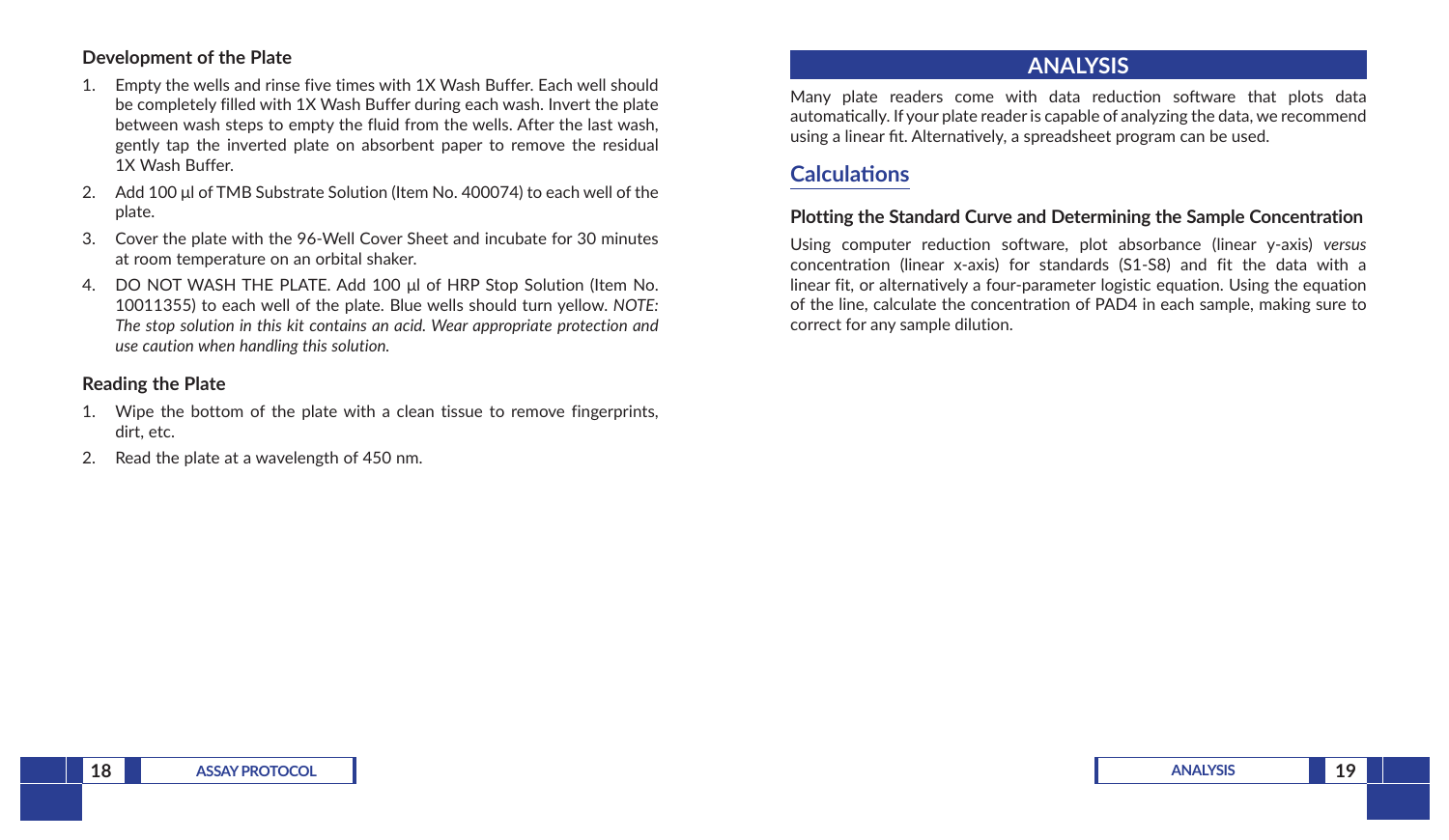# **Performance Characteristics**

### **Representative Data**

The standard curve presented here is an example of the data typically produced with this kit; however, your results will not be identical to these. You must run a new standard curve. Do not use the data below to determine the values of your samples.

Absorbance (450 nm) at 30 minutes

| <b>PAD2 Standards</b><br>(ng/ml) | <b>Blank substracted</b><br>Absorbance<br>450 nm | %CV<br><b>Intra-Assay Precision</b> | %CV<br><b>Inter-Assay Precision</b> |
|----------------------------------|--------------------------------------------------|-------------------------------------|-------------------------------------|
| 10                               | 1.993                                            | 1.2                                 | 0.5                                 |
| 5                                | 0.977                                            | 1.3                                 | 2.2                                 |
| 2.5                              | 0.486                                            | 1.9                                 | 1.8                                 |
| 1.25                             | 0.249                                            | 2.1                                 | 2.2                                 |
| 0.625                            | 0.125                                            | 5.3                                 | 4.3                                 |
| 0.313                            | 0.060                                            | 9.2                                 | 6.4                                 |
| 0.156                            | 0.029                                            | 14.2                                | 10.7                                |
| D                                |                                                  |                                     |                                     |

**Table 5. Typical results**



**Figure 6. Typical standard curve**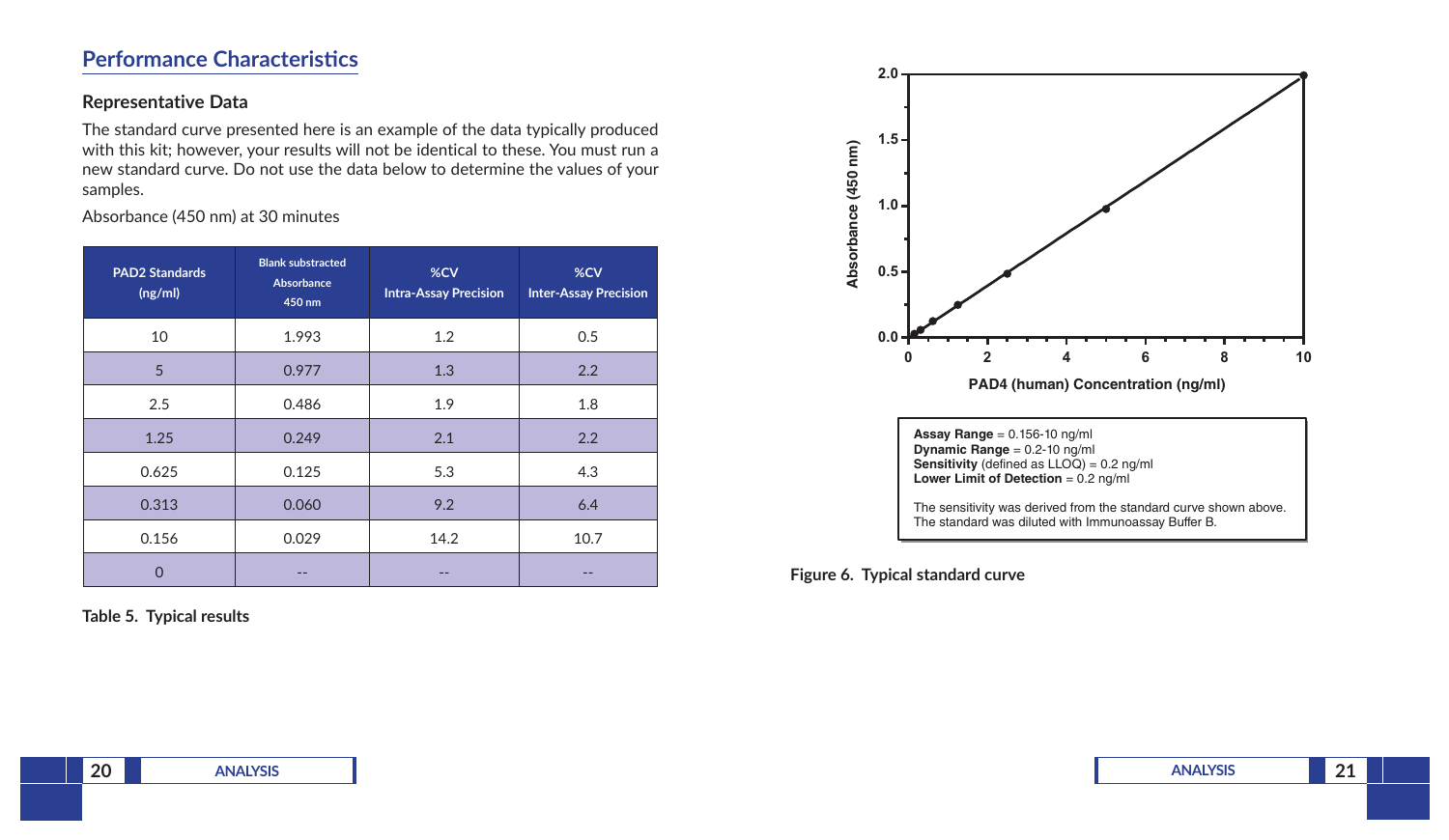### **Precision:**

**Intra-assay precision** was determined by analyzing 24 replicates of three assay controls (Immunoassay Buffer B spiked at 8, 1.5, and 0.4 ng/ml) a single assay.

| <b>Matrix Control</b><br>(ng/ml) | %CV |
|----------------------------------|-----|
| 8.1                              | 2.7 |
| 1.5                              | 3.4 |
| 0.4                              | 6.9 |

#### **Table 6. Intra-assay precision**

**Inter-assay precision** was determined by analyzing replicates of three assay controls (Immunoassay Buffer B spiked at 8, 1.5, and 0.4 ng/ml) in separate assays spanning across several days .

| <b>Matrix Control</b><br>(ng/ml) | %CV  |
|----------------------------------|------|
| 7.5                              | 8.1  |
| 1.3                              | 6.7  |
| 0.4                              | 13.3 |

**Table 7. Inter-assay precision**

# **RESOURCES**

# **Troubleshooting**

| <b>Problem</b>                                                         | <b>Possible Causes</b>                                                                                              | <b>Recommended Solutions</b>                                                 |
|------------------------------------------------------------------------|---------------------------------------------------------------------------------------------------------------------|------------------------------------------------------------------------------|
| Poor development (low<br>signal) of standard curve                     | A. Plate required more<br>development time<br>B. Standard was diluted<br>incorrectly<br>C. The standard is degraded | Perform assay again<br>with a new aliquot<br>of Standard or HRP<br>Conjugate |
| Sample concentrations<br>appear inconsistent with<br>literature values | Matrix for samples and<br>standards are different                                                                   | Use same matrix for all<br>samples and standards                             |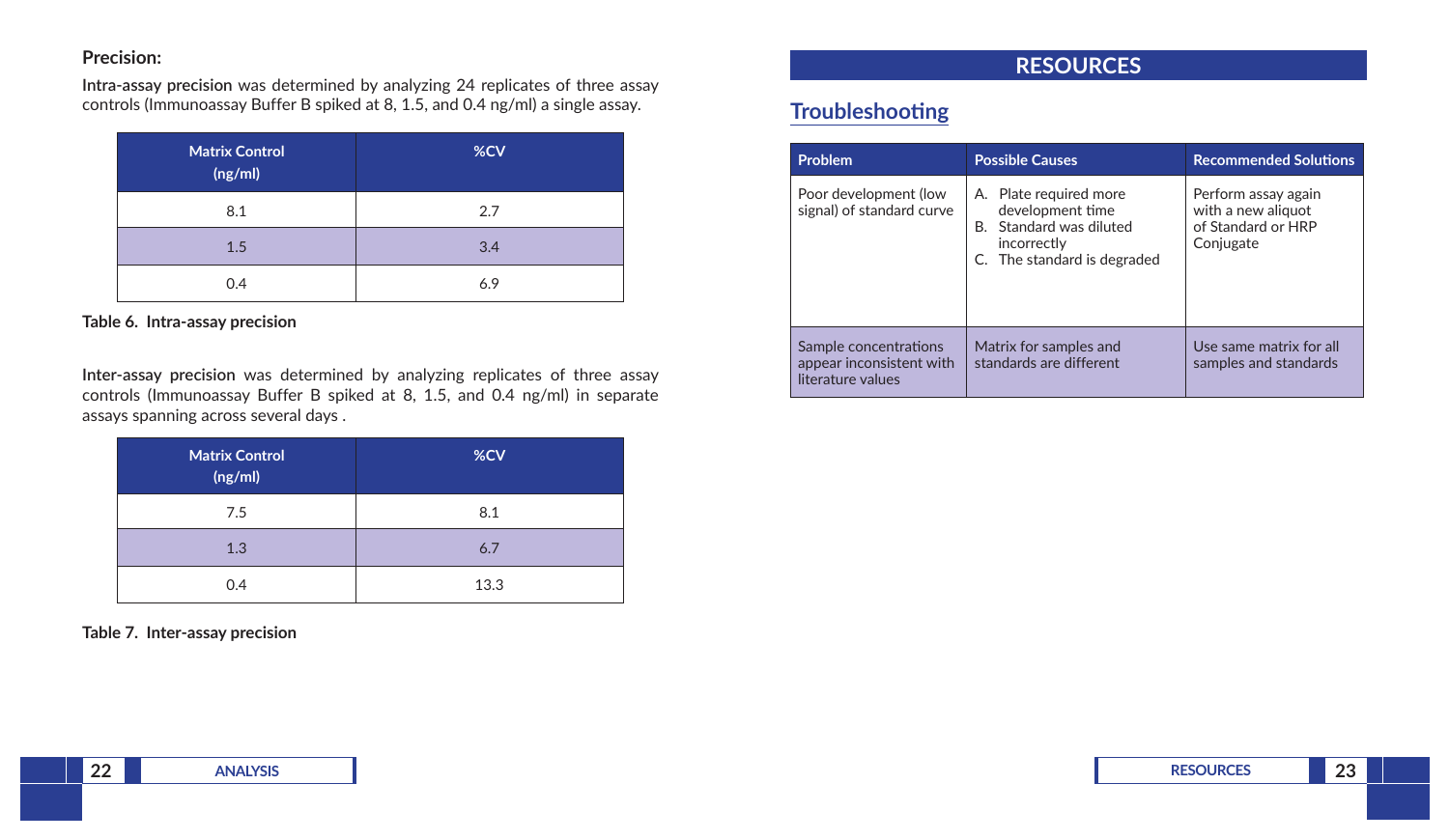| Procedure                                                                | <b>Blank</b>  | <b>Standards/Samples</b> |
|--------------------------------------------------------------------------|---------------|--------------------------|
| Mix all reagents gently                                                  |               |                          |
| Add standards/samples to plate                                           |               | $100 \mu$                |
| Seal the plate and tap gently to mix                                     | $\rightarrow$ | $\rightarrow$            |
| Incubate plate for 2 hours at RT, shaking and<br>sealed                  | $\rightarrow$ | $\rightarrow$            |
| Aspirate wells and wash 5 x well volume<br>(~300 µl) with 1X Wash Buffer | $\rightarrow$ | $\rightarrow$            |
| Apply 1X HRP Conjugate Solution                                          | $-$           | $100 \mu$                |
| Incubate for 1 hour at RT, shaking and sealed                            | $\rightarrow$ | $\rightarrow$            |
| Aspirate wells and wash 5 x well volume<br>(~300 µl) with 1X Wash Buffer | $\rightarrow$ | $\rightarrow$            |
| <b>Apply TMB Substrate Solution</b>                                      | 100 µl        | $100$ $\mu$              |
| Incubate 30 min at RT, shaking, sealed, and<br>protected from light      | $\rightarrow$ | $\rightarrow$            |
| Do Not Wash, apply HRP Stop Solution                                     | $100$ $\mu$   | $100$ $\mu$              |
| Read absorbance at 450 nm                                                | $\rightarrow$ |                          |

**Table 8. PAD4 Assay Summary**